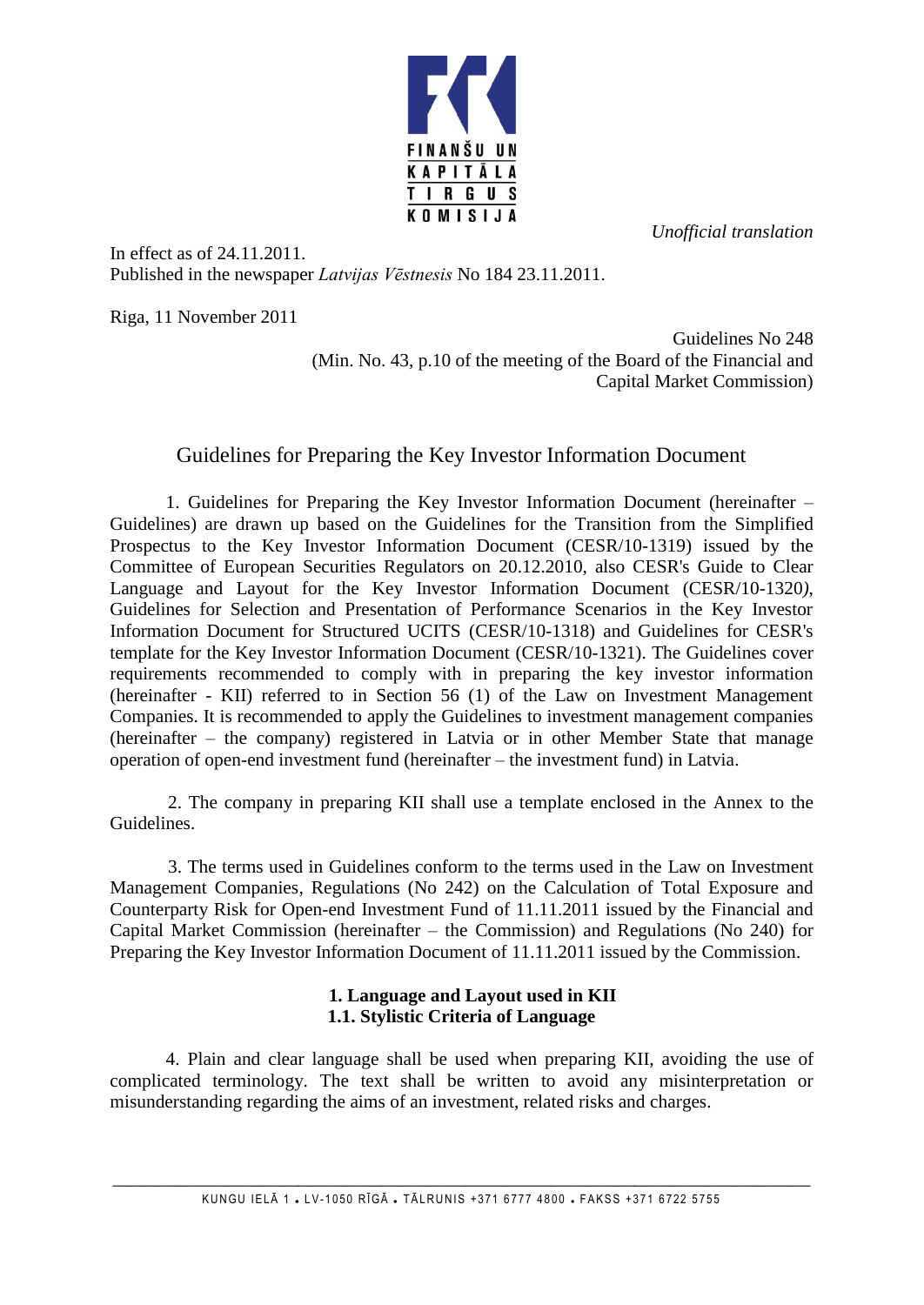5. Plain and clear language means the layout of the essential information in a way that shall enable a retail investor with a low or average financial knowledge level to understand it at first reading and in the same sense that the author of the document meant it.

6. KII text shall avoid using of:

6.1. complex sentence constructions to prevent occurrence of any situations where an investor is misled by the text;

6.2. the style usually used in preparing the fund documentation;

6.3. multiple meaning words. Investment industry experts traditionally use not only specific vocabulary but also numerous terms that could be grasped by an average retail investor in a different meaning than meant by an investment management company thus misleading an investor.

7. It shall be required to avoid specific vocabulary (for instance, "negative growth ", "issue", "buy-back") that may mislead investors. To prevent such situations, descriptive explanations of the meaning shall be used in the text. If, however, any specific vocabulary is used in the text, an explanatory note shall be put into brackets or an explanation in a footnote to the page when specific vocabulary occurs for the first time.

8. KII text shall be made up of short sentences, up to 25 words. Longer sentences shall be broken up into at least two separate sentences.

## **1.2. Text Layout**

9. Following rules shall be complied with in drawing up the KII text:

9.1. easy readable typeface shall be used, for instance, *Arial* (or similar sans serif font) or *Times New Roman* (or similar serif font);

9.2. characters of easy readable size shall be used in due proportion with the line length and spacing. It is recommended to keep to 50-75 characters (including spaces) in a line of 10-point type. Newspaper-type column layout or wide margins shall be also used;

9.3. typeface may vary, but using the full width of A4 paper, at least 11pt for serif fonts and 10pt for sans serif fonts shall be used. For narrower columns, smaller type size may be used;

9.4. spaces between lines shall be in due proportion with the type size;

9.5. to accentuate headings and sub-headings, emboldening or shading, colour or different type sizes or indentions shall be used.

10. Following rules shall be complied with in designing the page layout:

10.1. compact paragraphs shall be created;

10.2. newspaper columns may be used;

10.3. bulleted text instead of continuous text where appropriate;

10.4. clear gaps between sections shall be added.

11. When using colours and shading, it shall be taken into account that KII may be photocopied or downloaded in black and white; therefore colours shall be used sparingly to ensure enough contrast between the text and its background. It is recommended to use shading to provide that the text is darker and the background – paler than the text.

### **2. Design of KII Sections**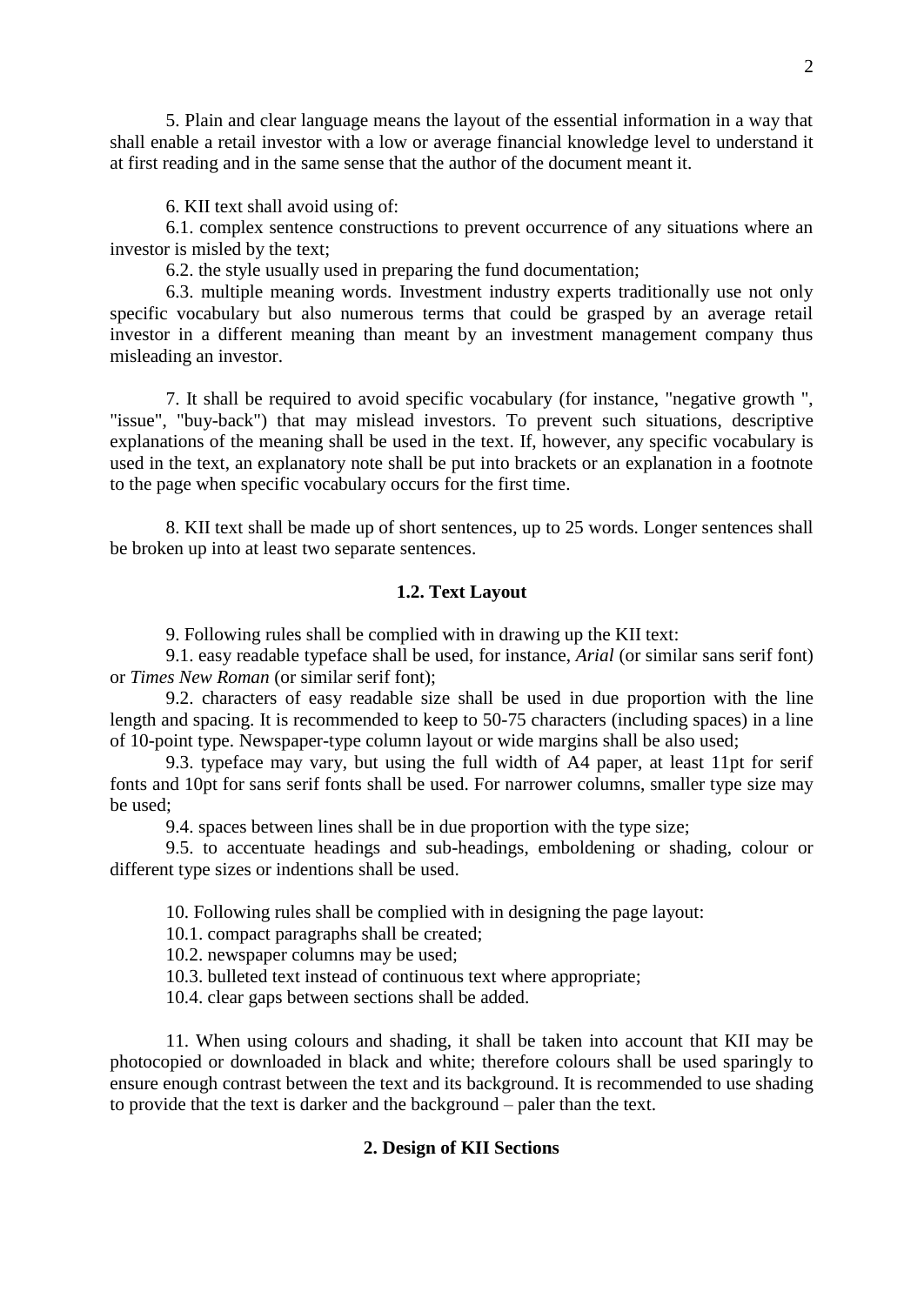## **2.1. Section: "Title and Introduction"**

12. Requirements for the content of the section " Title and Introduction" are provided for in Article 4 of the European Commission Regulation (EU) No 583/2010 of 01.07.2010 implementing Directive 2009/65/EC of the European Parliament and of the Council as regards key investor information and conditions to be met when providing key investor information or the prospectus in a durable medium other than paper or by means of a website (hereinafter – the Commission Regulation No. 583/2010).

13. The title "Key Investor Information" shall appear prominently to attract attention of a potential investor. Explanatory statement shall be included in the instruction as required in Article 4, Paragraph 3 of the Commission Regulation No. 583/2010, as well as identification data of the fund and sub-fund (name, code number and name of investment management company).

## **2.2. Section: "Objectives and Investment Policy"**

14. Requirements for the content of the section "Objectives and Investment Policy" are provided in Article 7 of Commission Regulation 583/2010.

15. The purpose of this section is to clarify the aims and projected growth of the fund as well as the ways how the fund intends to achieve the set aims. Where appropriate, description of the fund aims and investment policy shall be put into a single paragraph. However, if the information forms a large block of text the section may be broken up into two paragraphs or into paragraphs under sub-headings.

16. In writing the section "Objectives and Investment Policy" it is advisable:

16.1. to avoid redundancy, removing unnecessary phrases (e.g. "in accordance with existing regulatory requirements" or "in accordance with procedure prescribed in the prospectus");

16.2. to personalize style, for instance, addressing the potential investor by using "you" instead of "investor" and "we" instead of "investment management company";

16.3. to avoid stating abstract ideas (for instance, "the aim is to achieve continuous and steady growth in the fund's value").

17. It is recommended not to copy the text of prospectus unless it is written in plain and clear language. The approach to KII by the author shall depend on the length and complexity of specific fund prospectus. If however, even considering above, the text is rather long, information provided shall be critically assessed. For example, if a wide range of fund investment instruments are referred to in the text, materiality of above information shall be assessed based on the previous and projected activities.

## **2.3. Section: "Risk and Reward Profile"**

18. Requirements for the content of the section "Risk and Reward Profile" are provided in Article 8 of Commission Regulation 583/2010.

19. The purpose of this section is to give an explanation about an impact of potential loss or growth in the investment value. Two main elements are dealt with in the section – the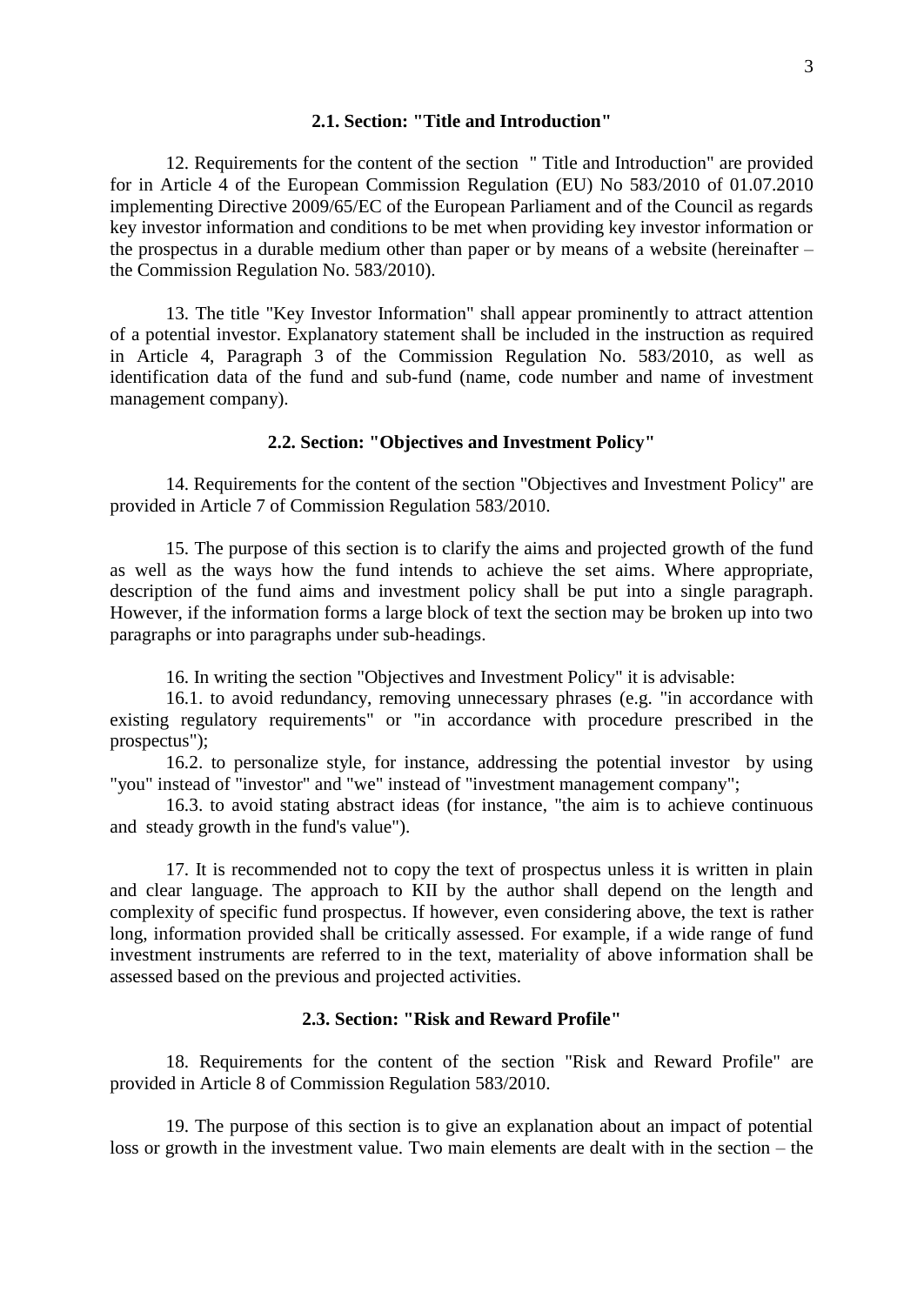synthetic indicator and explanation of risks that are not covered by determining of synthetic risk and reward indicator. Possibilities of a capital increase or loss shall be clarified to the investor in this section.

20. Where applicable, it shall be explained that the synthetic indicator is not a measure of the risk of capital loss but is a measure of the previous fluctuations in fund's value. For new funds, explanation of determining of the synthetic indicator shall be given, but for structured funds it shall be explained that the indicator may reflect the risk of potential capital loss at the end date.

21. Risks that are not adequately reflected by the synthetic indicator shall be explained:

21.1. as risk for reward.

Since the section covers both risk and reward, a list of all the potential losses and "bad things" should not be added. To have a full conception of the necessity to take risks, a brief explanation shall be provided for an investor;

21.2. considering risk as uncertainty.

Only those uncertainties shall be described which may affect the value of investment. Probability to lose money which is predictable and depends on the activities of an investor shall not be regarded as risk, for instance, commission fee for repurchase of fund units. If consequences of investor action are material, an explanation regarding them shall be included in another KII section pursuant to the context. For instance, the section "Objectives and Investment Policy " shall explain a capital loss probability if a structured fund is cashed before the date set in the prospectus, or the section "Charges" shall explain a potential capital decrease because of commission fee in case of early exit charge;

21.3. impact of guarantees or fund investment (capital) protection.

Explanation shall be provided as to how the risk is modified by documentary completed guarantees or existing fund capital protection measures (if any) as well as early cash-in the investment.

22. Risks shall be assessed on their impact and probability. Indicating the risk, a brief statement regarding specific implications to the investor shall be given. Assessment of risk's materiality could be helpful for a potential investor, to what extent the fund is being exposed to a particular risk, probability of risk materialization and potential risk impact. Explanations on the risk mitigating methods shall be helpful for the investor in understanding the risk impact and occurrence probability.

23. Risks that are reflected in the synthetic indicator and which are not reflected shall be identified in the analysis of the volatility data over the last five years. Counterparty, default, liquidity, operational and emerging market risks are the typical risks that may not be reflected in the synthetic indicator.

24. Where material, an explanation of the risk and its potential impact shall be explained, bearing in mind that fund investments shall be liquid enough to meet the requirement that fund units must be cashed in quickly. Technical name of risk not always enables the investor to understand the essence of the risk therefore clear descriptions of the specifics and impact of each risk shall be given using bullets or indents for each risk.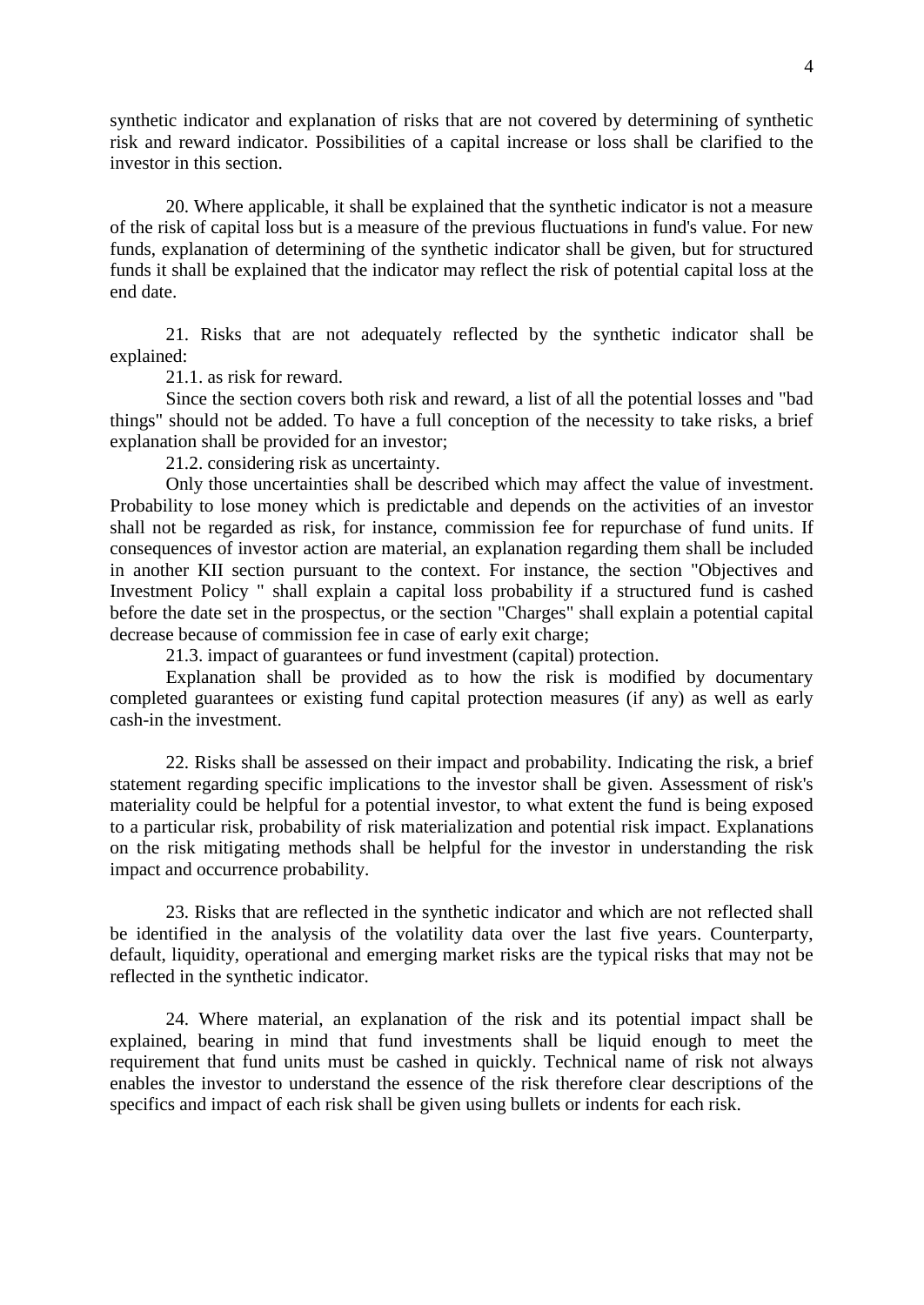25. Immaterial risks shall not be included. Full details of risks shall be available in the fund prospectus guided by KII references.

26. Rather than itemizing separately, the risks shall be categorized by the types of assets or investment strategy, for instance, by grouping the risks related to investments in bonds or emerging markets.

27. Explanation on the impact of taxes shall be provided in the section "Practical Information", not in the section "Risk and Reward Profile".

#### **2.4. Section: "Charges"**

28. Requirements for the content of the section "Charges" are provided in Articles 10, 11, 12, 13 and 24 of Commission Regulation 583/2010. Charges information shall be indicated in a table in accordance with provisions of Annex II to the Commission Regulation 583/2010. Each of charges shall be explained in a table and it is recommended:

28.1. to state that detailed charges information is available in the fund prospectus, if required;

28.2. to state the maximum amounts of the entry and exit charges regarding commission fee for the issue of fund units. In addition, reference to the fund management company or a distributor of fund units may be included for clarifying more exact amounts of charges;

28.3. if the ongoing charges are taken from the fund assets rather than incomes and it may have a material impact, it shall be explained in this section as a risk;

28.4. to specifically note if a charge for switching funds differs from an ordinary charge for buying fund units;

28.5. if no charge is payable under a particular sub-heading of table (e.g. "Charges taken from the fund under specific conditions"), in the relevant box shall be indicated "none" or "not applicable".

## **2.5. Section: "Past Performance"**

29. Requirements for the content of the section "Past Performance" are provided in Articles 15, 16, 17, 18 and 19 of Commission Regulation 583/2010 (not required for structured funds).

30. The bar chart included in this section shall not occupy more than a half of an A4 page, supported by prominent statements. Criteria for the bar chart design are provided in Annex III to Commission Regulation No. 583/2010.

## **2.6. Section: "Practical Information"**

31. Requirements for the content of the section "Practical Information" are provided in Articles 20 and 25 (information on sub-funds), Article 27 (information on the classes of fund units) and Article 34 (information on feeder structures) of Commission Regulation 583/2010.

32. Information helpful for an investor to understand KII shall be included in this section.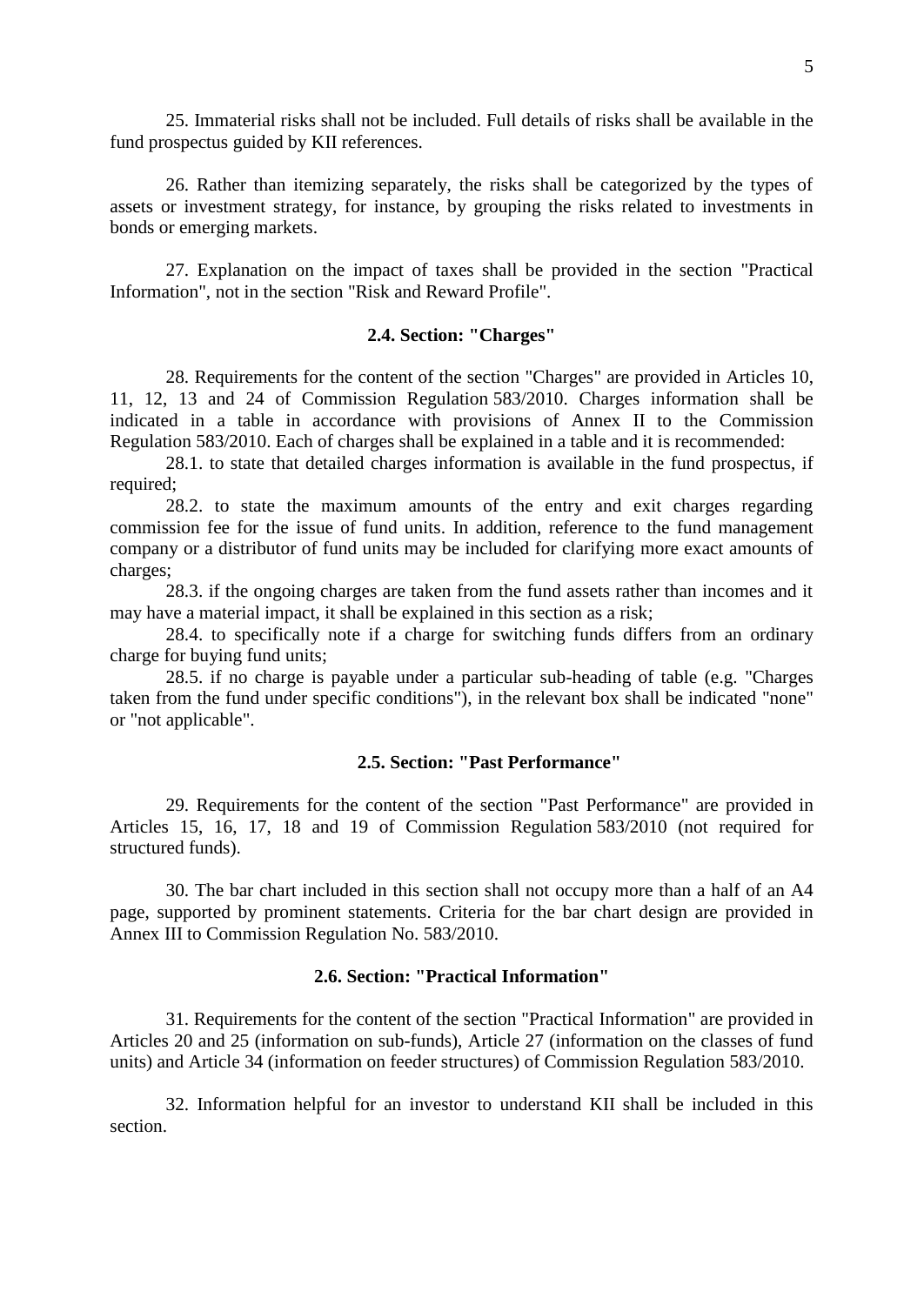33. Final statement shall be included in the section emphasizing the precision of key investor information wording and encouraging an investor to thoroughly revise the content.

## **3. Specific Rules for Structured Funds 3.1. Selection of Scenarios**

34. In explaining potential scenarios for operation of structured funds the company shall comply with an overriding principle stating that information must be fair and clear and it must not be misleading.

35. For presenting potential reward in the KII document the company shall select at least three performance scenarios to reflect how the previously set return payable to the fund investors (hereinafter also – pay-off) vary in different market conditions.

36. Fund performance scenarios shall reflect:

36.1. market conditions in which the formula for expected return of the fund generate adverse, favourable and medium outcome for the investor;

36.2. specific features of formula used by a structured fund, for instance, whether potential return is pegged to the capped performance or the amount of fund's leverage ratio;

36.3. circumstances in which certain aspects of formula may have either favourable or adverse impact on final returns.

37. In view of specific features of the formula and other conditions, e.g. knock-out feature or guarantee with conditional floor and other, more than three scenarios may be required to adequately describe potential outcome.

38. To reflect favourable and adverse scenarios, they shall be based on reasonable assumptions about future market conditions and price movements.

39. An adverse scenario shall be always dealt with firstly.

40. Selected scenarios shall have an explanation of advantages and shortcomings of the formula if such information is not included in the section "Risk and Reward Profile".

41. Additional information that is consistent with statements in other KII sections shall be provided in the scenarios.

42. Scenarios shall be updated in such cases:

42.1. at least on a yearly basis;

42.2. if market conditions have changed considerably since the launch of fund operation;

42.3. where necessary to reflect time dependency on the amount of return for pay-off to the fund investors as set previously, for instance, where an anniversary date set in the fund prospectus has passed.

## **3.2. Presentation of the Scenarios**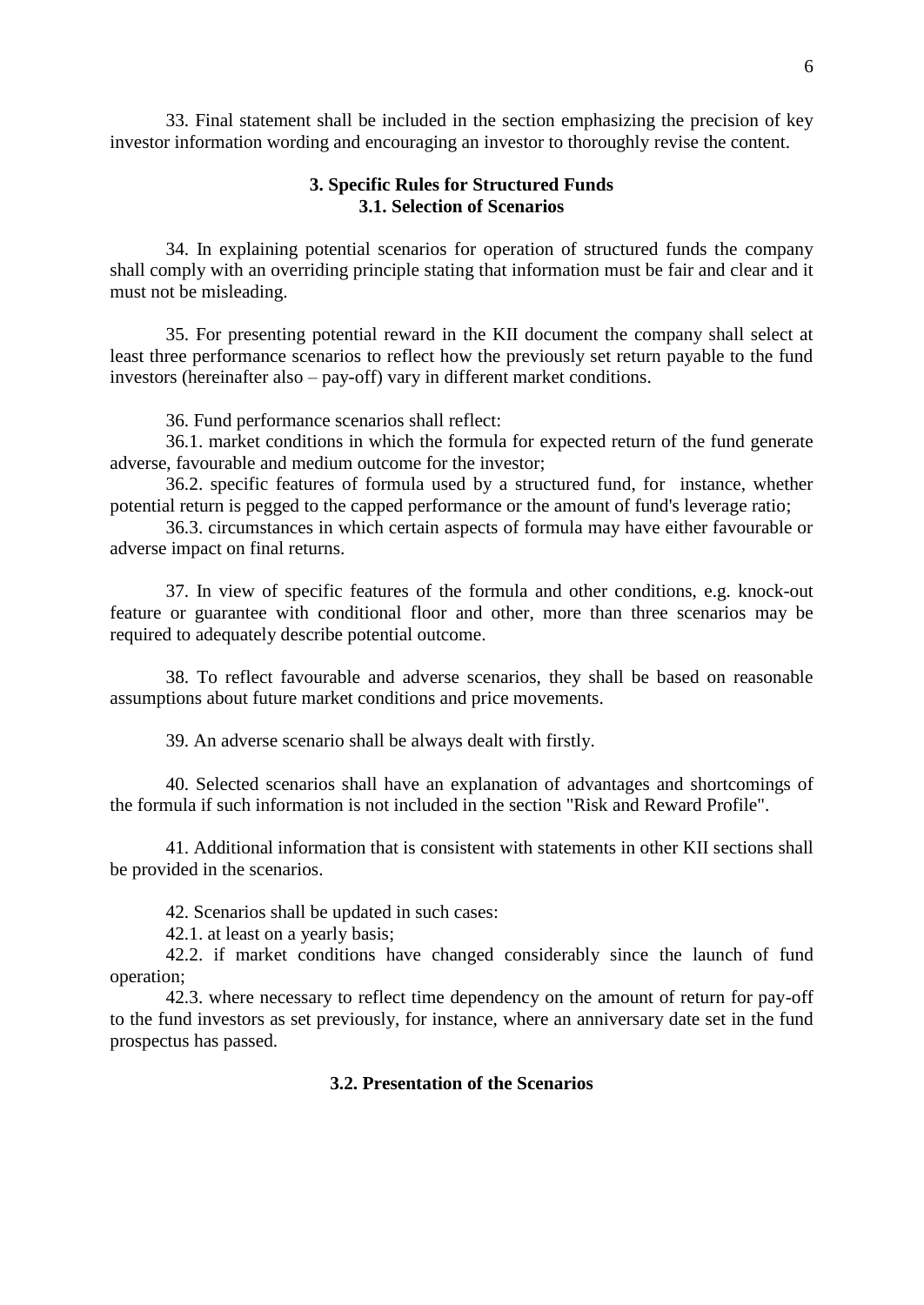43. The scenarios shall be presented in the section "Illustrative Examples". A description shall make it clear that the scenarios are not forecasts and they may not have an equal probability of occurrence.

44. The scenarios shall be presented as either tables or charts depending on which manner more clearly presents characteristics of each structured fund.

45. Tables shall be appropriate where the investment strategy and the formula for payout to the investors may be easy explained or when the payout depends on the performance of a basket of shares.

46. Charts shall be appropriate where a table becomes complicated or where a payout scheme cannot be properly presented in the table, for instance, if it is path-dependent payout or based on the average performance of an index.

47. Usually returns in various scenarios shall be presented as annualised rate of growth (with an appropriate explanation) or capitalised or gross rate of growth.

48. To ensure comprehensibility and comparability of various charts, the illustrative examples shall avoid:

48.1. double scales;

48.2. artificially exaggerating the positive aspects of the fund pay-offs;

48.3. non-linear scales;

48.4. different scales depending on the scenario.

49. The narrative description shall explain that investors may sell their units before the end date but it shall include a clear statement warning about a possible capital loss because the value will not be calculated using the formula but will depend on the market value of financial instruments in the fund investment portfolio and shall explain the adjustments that will be applied at the time of calculation.

50. Illustrative examples are available in the Guidelines for Selection and Presentation of Performance Scenarios in the Key Investor Information Document for Structured UCITS (CESR/10-1318) issued by the Committee of European Securities Regulators. The document is available in English on the website of the European Securities and Markets Authority  $(ESMA)$  at

(http://www.esma.europa.eu/index.php?page=document\_details&from\_title=Documents&id= 7333).

## **3.3. Additional Requirements regarding Content of KII Section "Objectives and Investment Policy"**

51. Requirements provided for in Article 36 of Commission Regulation No. 583/2010 shall be complied with in the KII section "Objectives and Investment Policy" in addition to the provisions referred to in Paragraph 2.2 of these Guidelines.

52. The company may use different formulas to calculate the amount of previously set return payable to the fund investors at the end of set term. The company shall ensure that the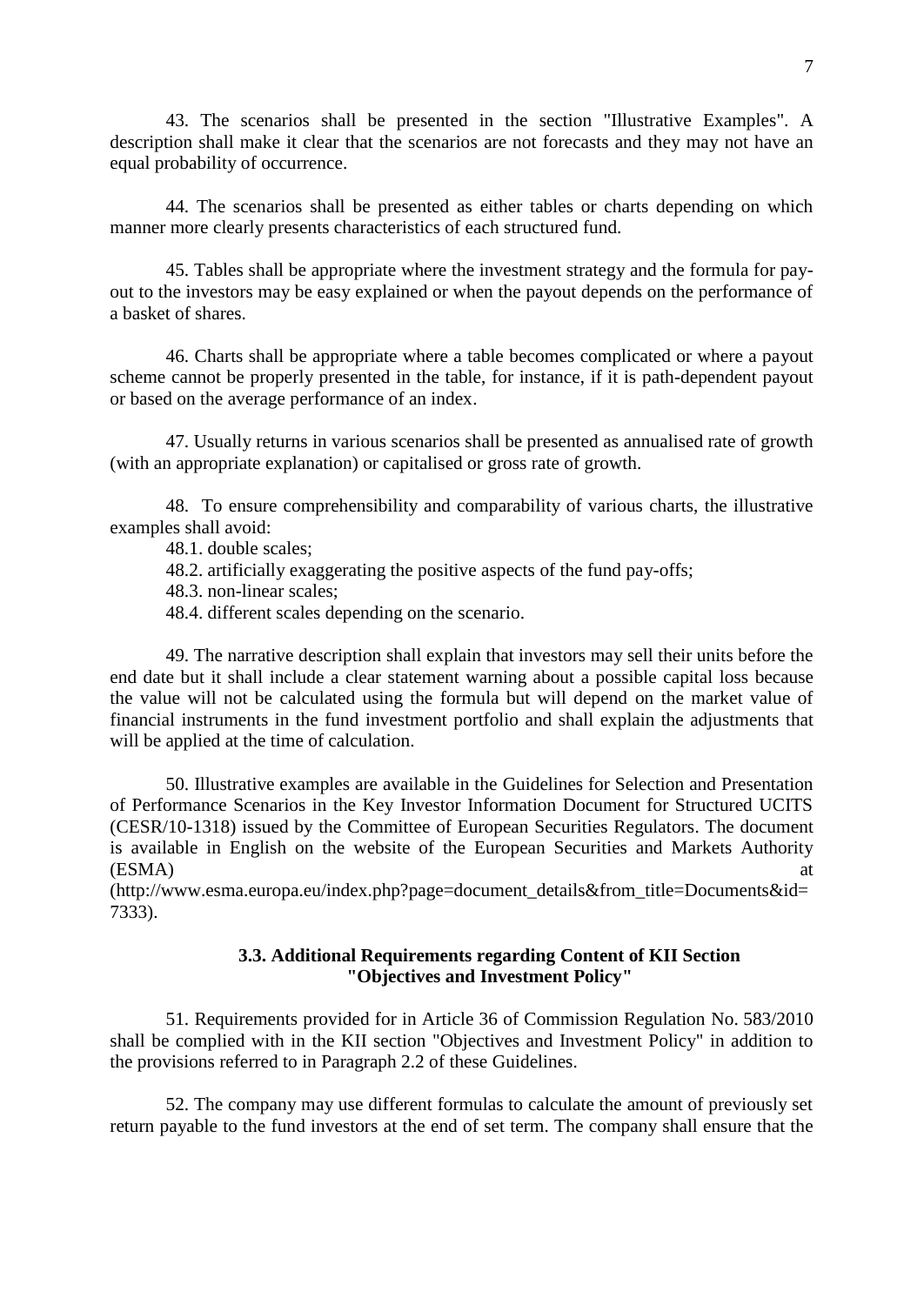formula (formulas) is (are) adequately explained and potential positive returns are not overemphasized.

53. In explaining the formula, it shall be made clear:

53.1. that the fund's structure will be different from the risk and reward profile in comparison with direct investments in the same underlying assets;

53.2. that the risk reduction results in a reduced potential return. Therefore simultaneous use of notions as "performance" and "return" with such notions as "security" should be avoided;

53.3. that the term "guarantee" should be avoided if there is no legally enforceable guarantee in order not to mislead potential investors about actual security of their investments;

53.4. that if there is a risk of invested capital loss at any of the dates in the formula, it must be clearly indicated in the section "Objectives and Investment Policy" explaining that the invested capital is not guaranteed;

53.5. that if less than 100% of invested capital are guaranteed or protected such phrases as "partial guarantee applicable to 90% of the invested principal" should be avoided as they could be misunderstood by the investor. Instead it shall be clearly stated that the capital is not fully guaranteed or protected unless there is legally enforceable guarantee;

53.6. that if the fund's formula is pegged to an average performance of an index at 100% or it is pegged to the capped performance of the index, an explanation should be provided regarding the effect of the averaging or the capping;

53.7. that positive statements should be better used, e.g. "if the index falls by more than 30%" rather than "if the index performance is less than 30%".

### **4. Transition from the Simplified Prospectus to the KII Document**

54. Providing KII may be launched for all investment funds under the management of the company either simultaneously or phased in through a transitional period as laid down in the Law on Investment Management Companies regarding introduction of the KII document. However, investors might be confused with the possibility to obtain both the simplified prospectus and the KII document for different funds in the same range. Therefore it is recommended that investment management companies consider carefully the phased adoption of KII.

55. In case the fund has been registered as a sub-fund of an existing fund the company may choose whether to provide a simplified prospectus or KII for that sub-fund.

56. The company that continues providing a simplified prospectus may carry out one or more revisions of the simplified prospectus. The company at its discretion may include the elements of KII, for instance, a synthetic indicator or a charge table.

57. If the company has launched marketing of fund units in other Member State under provisions of the Law on Investment Management Companies and the fund continues offering a simplified prospectus to investors in Latvia instead of KII, the fund may offer a simplified prospectus until the date when the KII document is registered with the Commission. When marketing the fund units in another Member State the company shall always ensure that the same documents (either a simplified prospectus or KII) are provided to investors (translated if necessary). This requirement shall be applicable to the funds that have already started the marketing of the fund units in another Member State until the date these Regulations take